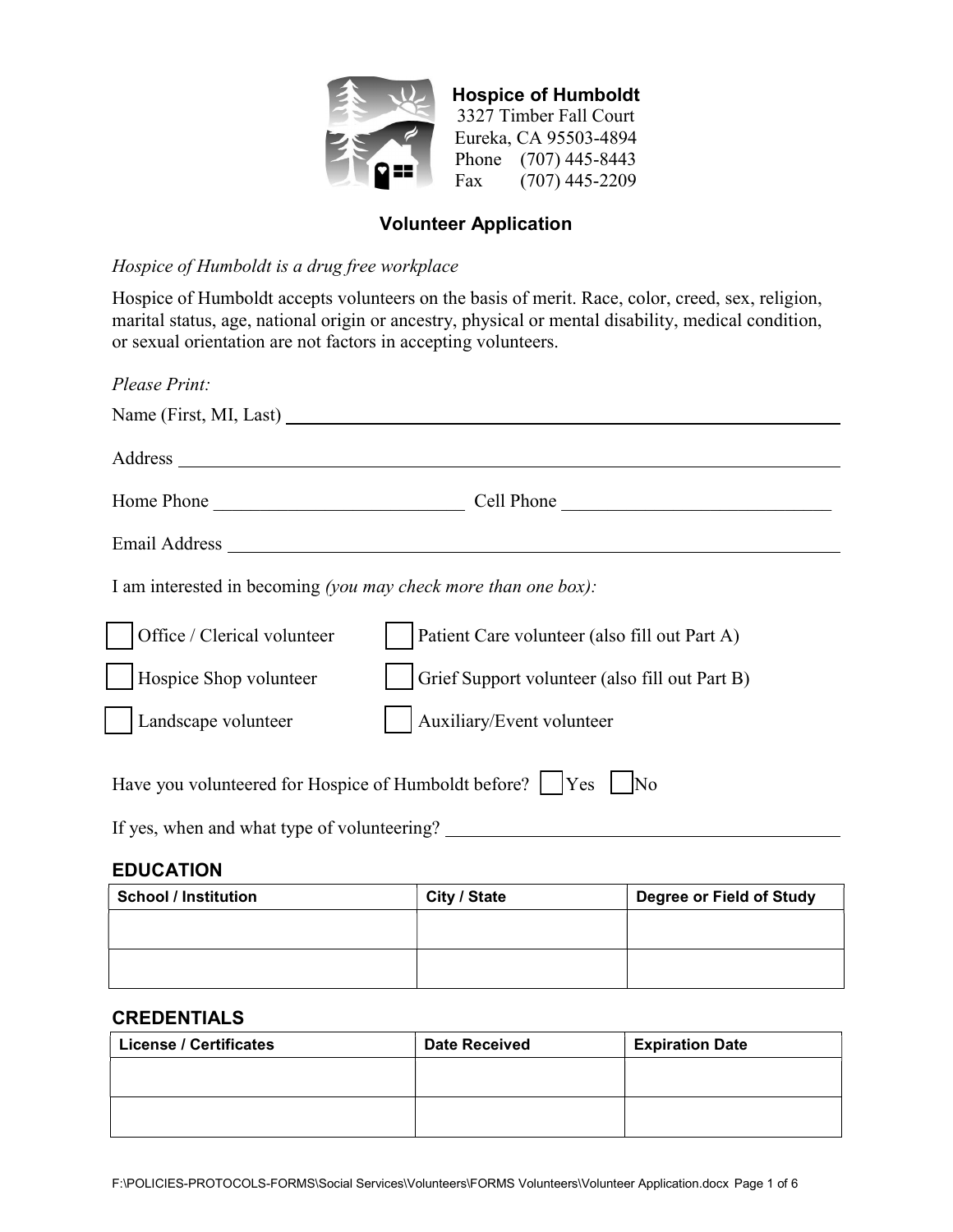# EMPLOYMENT HISTORY

Please list current, or most recent, job first:

| From / To   Employer Name / Location | <b>Position or Job Duties</b> | <b>Reason for</b><br>Leaving |
|--------------------------------------|-------------------------------|------------------------------|
|                                      |                               |                              |
|                                      |                               |                              |
|                                      |                               |                              |

# VOLUNTEER EXPERIENCE

List any volunteer experience you feel may be pertinent:

| From / To   Agency Name / Location | <b>Volunteer Duties</b> | <b>Reason for</b><br>Leaving |
|------------------------------------|-------------------------|------------------------------|
|                                    |                         |                              |
|                                    |                         |                              |
|                                    |                         |                              |

Do you have talents, skills or interests that would be useful as a Hospice volunteer, including fluency in other languages and computer skills?

Please indicate the times and days you are available to volunteer:

| Mondays Monday Monday Street Street Street Street Street Street Street Street Street Street Street Street Street Street Street Street Street Street Street Street Street Street Street Street Street Street Street Street Stre | Tuesdays <b>Exercise 2018</b> |                                                                                                                                                                                                                               |
|--------------------------------------------------------------------------------------------------------------------------------------------------------------------------------------------------------------------------------|-------------------------------|-------------------------------------------------------------------------------------------------------------------------------------------------------------------------------------------------------------------------------|
| Thursdays Thursday                                                                                                                                                                                                             |                               | Saturdays and the state of the state of the state of the state of the state of the state of the state of the state of the state of the state of the state of the state of the state of the state of the state of the state of |
| Sundays                                                                                                                                                                                                                        |                               |                                                                                                                                                                                                                               |
| Do you have your own transportation?     YES<br>Emergency contact:                                                                                                                                                             | N <sub>O</sub>                |                                                                                                                                                                                                                               |
| Name                                                                                                                                                                                                                           |                               | Relationship                                                                                                                                                                                                                  |
| Phone Number                                                                                                                                                                                                                   |                               |                                                                                                                                                                                                                               |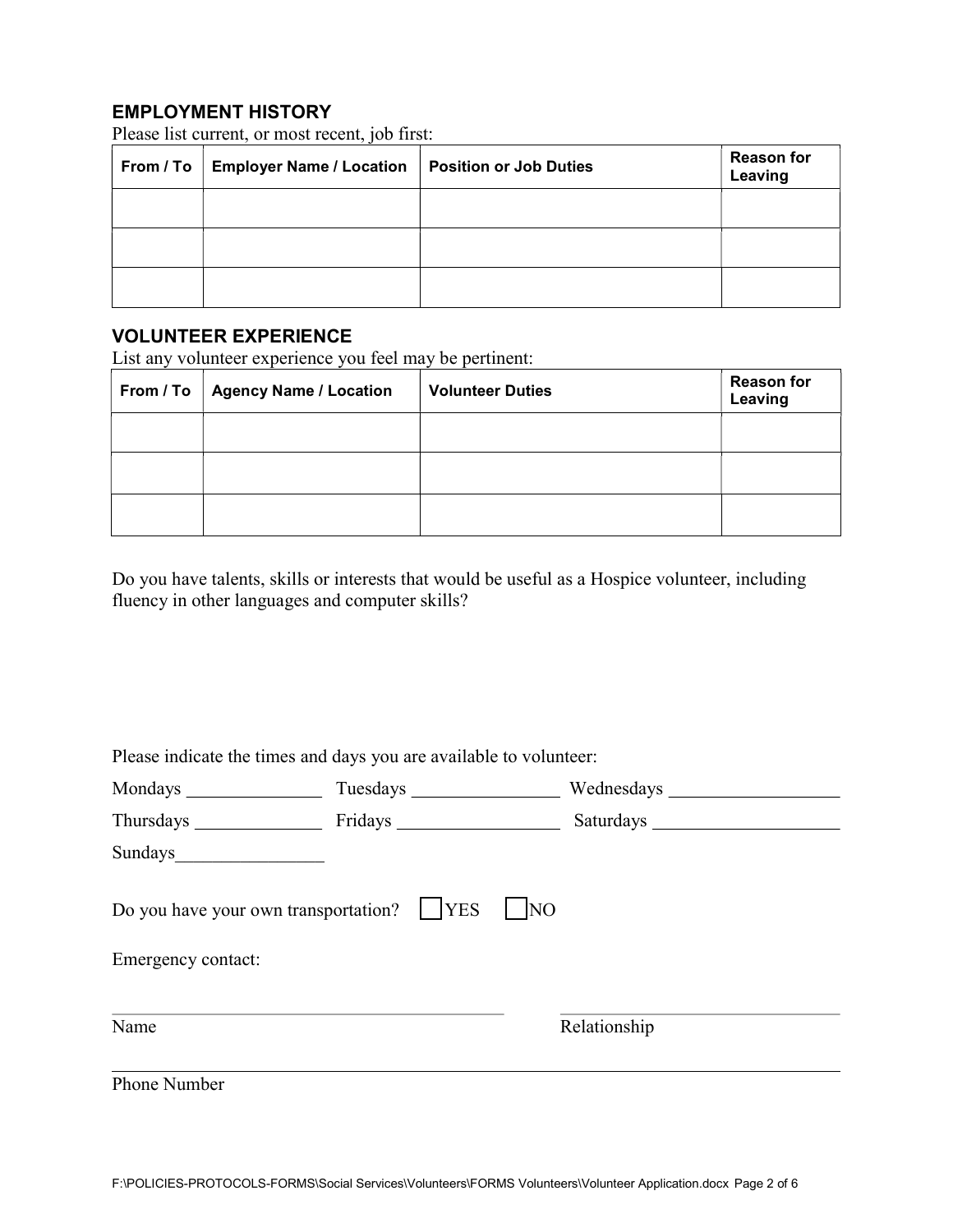# Required Background Checks and Documents for Volunteers

Background checks will be performed on all volunteers who have direct contact with patients, families, or clients, and who handle money. The level of background check depends on the volunteer position. Background checks may include the following:

### Age Verification – All volunteers

If you are under 18 years of age, hire is subject to verification of minimum legal age.

Are you at least 18 years old?  $\Box$  No  $\Box$  Yes

#### References – All volunteers

We will call references for all volunteer applicants. Please list two persons not related to you who have knowledge of your work or volunteer performance:

| <b>Name</b> | <b>Phone Number</b> | Relationship |
|-------------|---------------------|--------------|
|             |                     |              |
|             |                     |              |
|             |                     |              |
|             |                     |              |

# Fingerprints – Grief Support and Patient Care volunteers only

Per state and federal regulation, all volunteers who have direct patient, family or client contact, or who handle money, will be fingerprinted pre-employment. This check will reveal state and federal felony convictions. A conviction does not necessarily disqualify you from volunteering at Hospice of Humboldt, depending on the date of the conviction and the crime committed.

# DMV Driver Record – Patient Care volunteers only

As a condition of becoming a Patient Care volunteer, you will be required to submit a current DMV Driver Record of your driving history. It can be obtained at the DMV office for a fee of \$5.00 or online at www.dmv.ca.gov for a fee of \$2.00. Disqualifications from volunteering include:

In the last three (3) years:

- More than two moving violations
- More than one at-fault accident
- Using false or fictitious registration, plates or drivers' license
- Leaving the scene of an accident
- Driving on a suspended drivers' license

In the last five (5) years:

- Driving under the influence
- Reckless driving resulting in bodily injury or death
- Murder, assault or negligent homicide with a motor vehicle
- Theft of a motor vehicle or related incidents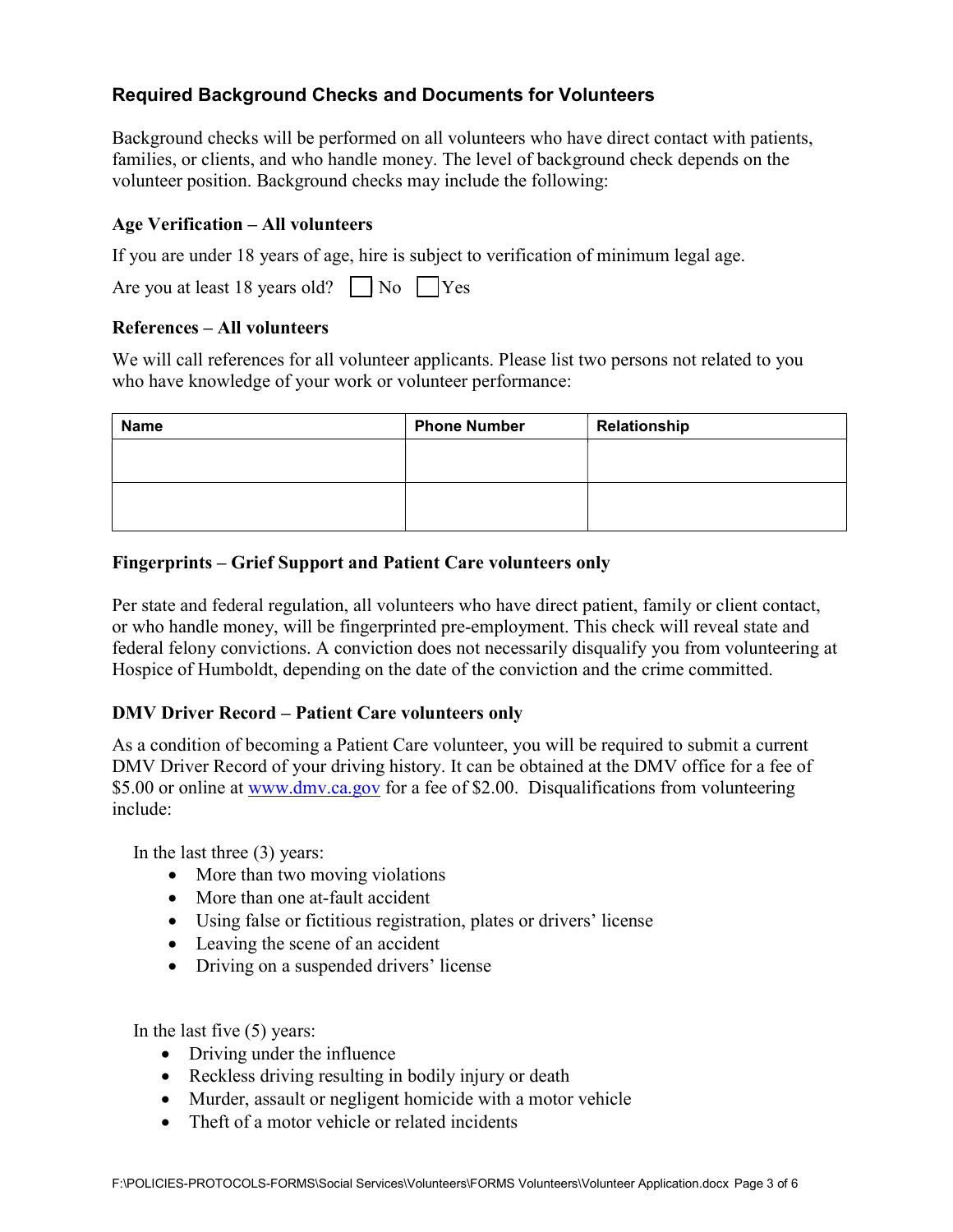#### Driver's License and Car Insurance – Patient Care volunteers only

Volunteers who are required to drive as a part of their job duties must have a valid Driver's License, reliable transportation and proof of automobile insurance coverage that meets the minimum State of California requirements.

#### Drug Screening – Patient Care volunteers only

Hospice of Humboldt is a Drug Free Workplace. Patient Care volunteers must agree to preemployment drug and alcohol screening. Passing a drug and alcohol screening test is a condition of volunteering to work with Hospice patients and clients.

#### Please read carefully and sign below:

I authorize my previous employers, schools or persons named as references to give any information regarding my employment or education record. I agree that Hospice of Humboldt and my previous employers shall not be held liable in any respect if I am not accepted as a volunteer or if I am terminated as a volunteer because of falsity of statements, answers or omissions made by me on this application.

By my signature below, I certify that all statements made by me on this volunteer application are true and complete to the best of my knowledge and that I have withheld nothing that would, if disclosed, affect this application unfavorably.

I hereby acknowledge that I have read the above statements and understand them.

Signature Date

 $\overline{a}$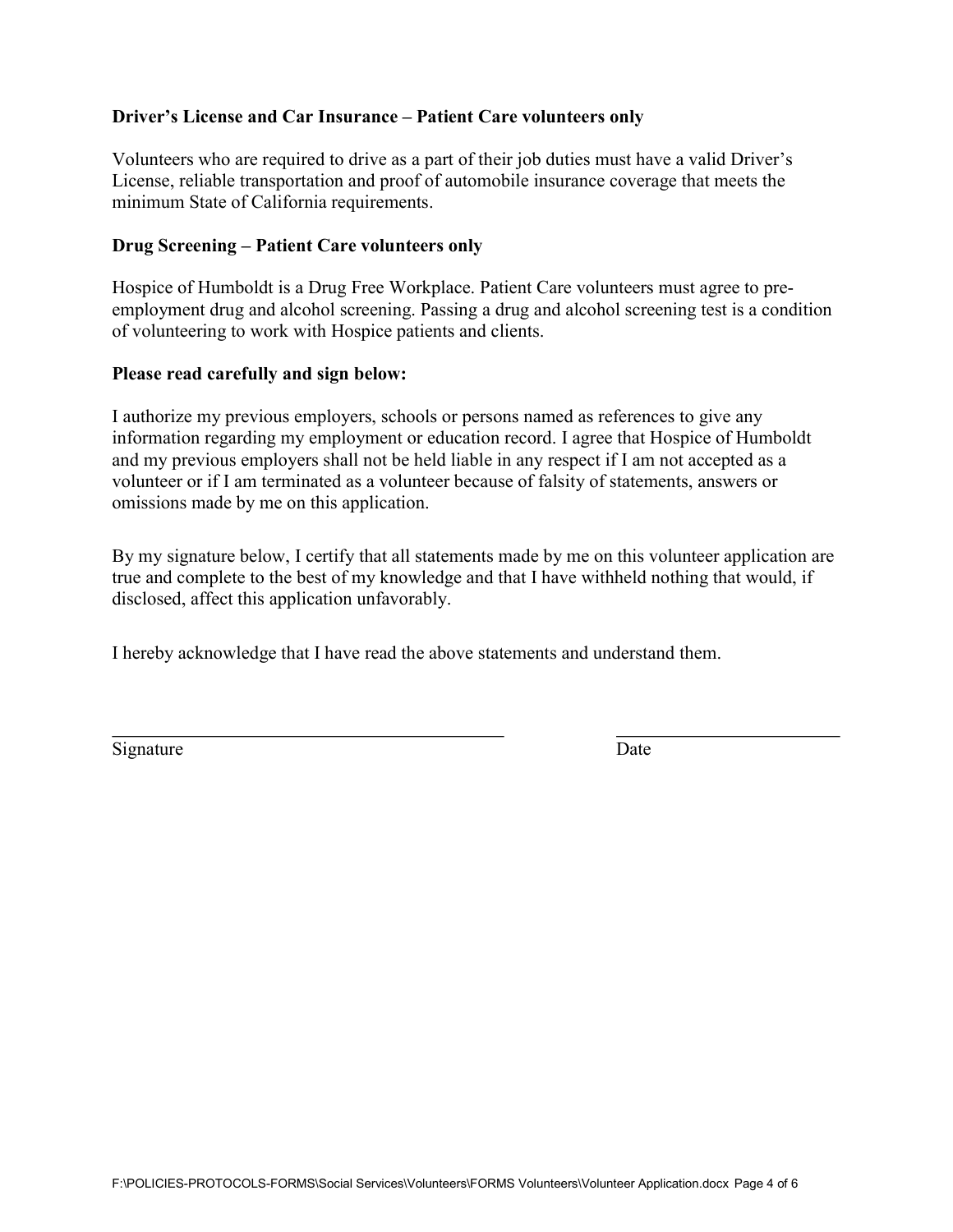# Part A – Patient Care Volunteer Supplemental Application

How would you describe hospice (i.e., services, mission)?

Why are you drawn to hospice volunteering?

What are your three best qualities?

Do you have experience with the terminally ill? If yes, please describe:

Has someone close to you died in the past year? If yes, describe:

Have you experienced the death of a loved one? If yes, describe:

Have you or your loved ones been served by hospice? If yes, describe:

Is there anything else you would like us to know about you?

Which cities are you willing to travel to?